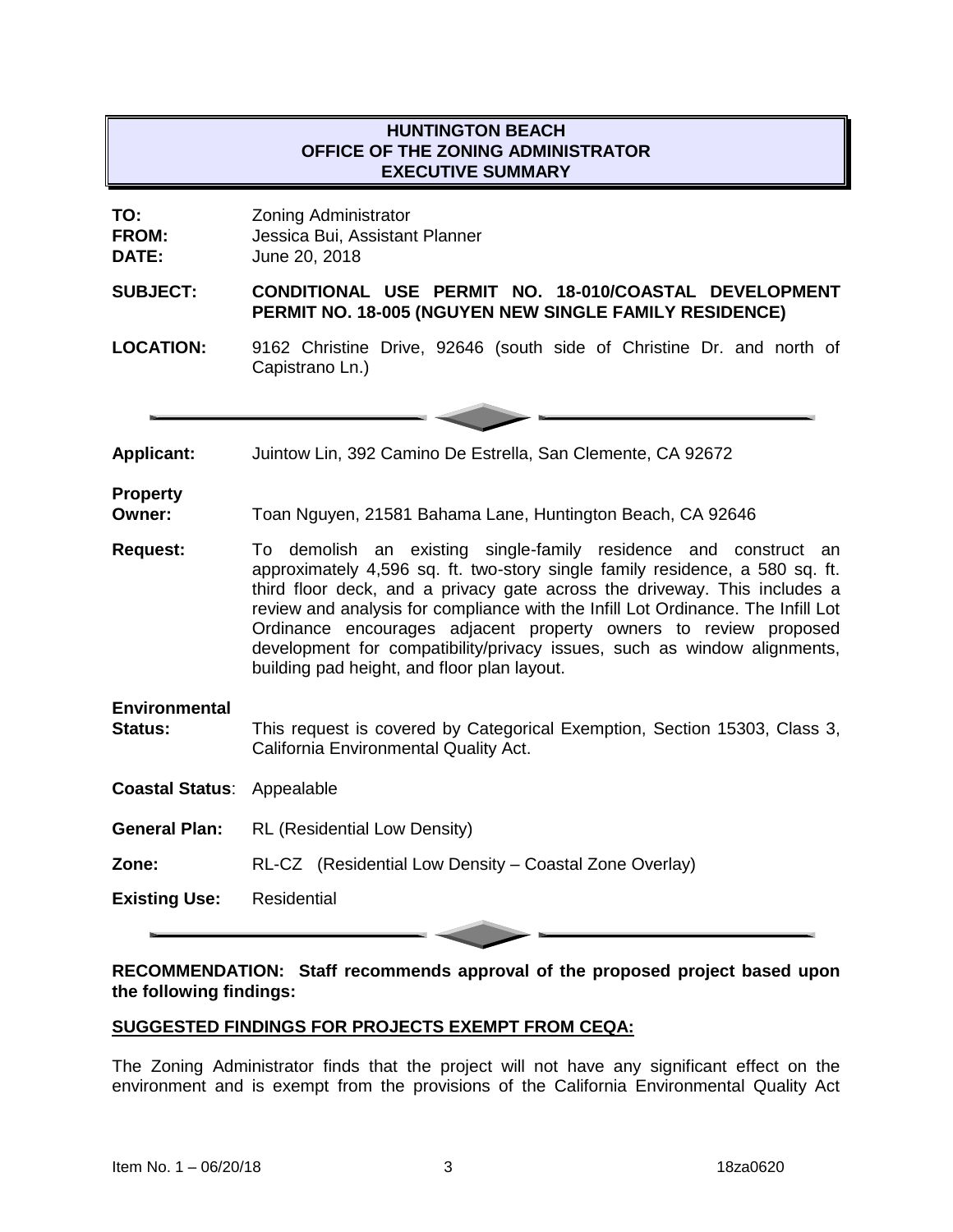(CEQA) pursuant to section 15303 of the CEQA Guidelines, because the project consists of the construction of one single-family residence in a residential zone.

### **SUGGESTED FINDINGS FOR APPROVAL - CONDITIONAL USE PERMIT NO. 18-010:**

- 1. Conditional Use Permit No. 18-010 to demolish an existing single-family residence to construct an approximately 4,596 sq. ft. two-story single-family residence, a 580 sq. ft. roof top deck, and a privacy gate across the driveway will not be detrimental to the general welfare of persons working or residing in the vicinity or detrimental to the value of the property and improvements in the neighborhood. The roof top deck will maintain a five-foot setback from the building exterior around the perimeter of the deck. The roof top deck is oriented toward the public right-of-way to ensure privacy is provided for abutting neighbors. The roof top deck is designed to be integrated with the roof and is under the maximum height requirement of 35 ft. for the single-family residence. The roof top deck is architecturally compatible with the existing dwellings in the neighborhood as the design, materials, and colors will complement the existing neighborhood. The privacy gate across the driveway is conditioned to be 42 inches or less in height and will be consistent with the maximum height requirement for fences or structures within the required front yard setback. The privacy gate will not create a stacking or queueing impact to the neighborhood or obstruct fire safety access as the gate will be conditioned to include a remote opener and not have a locking device. Furthermore, the privacy gate will not adversely impact to public coastal access, as the privacy gate is not located on or adjacent to areas for coastal access.
- 2. Conditional Use Permit No. 18-010 to demolish an existing single-family residence to construct an approximately 4,596 sq. ft. two-story single-family residence, a 580 sq. ft. roof top deck, and a privacy gate across the driveway will be compatible with surrounding uses residential uses. The roof top deck is designed to be architecturally compatible with the new single-family residence and is approximately 27 ft. in height, which is under the maximum height of 35 ft. in the RL (residential low density) zone. The height is consistent with the surrounding dwellings within the neighborhood. The roof top desk shall maintain a five-foot setback from the building exterior along the perimeter of the deck, and is oriented toward the public right-of-way to ensure compatibility with the existing neighborhood and privacy is maintained. The privacy gate across the driveway will be compatible with surrounding uses as the height of the privacy gate is conditioned to be 42 inches or less in height and is consistent with the maximum height requirement for fences or structures within the required front yard setback. The privacy gate will not create a stacking or queueing impact to the neighborhood or obstruct fire safety access, as the gate will be conditioned to include a remote opener and not have a locking device.
- 3. Conditional Use Permit No. 18-010 to demolish an existing single-family residence to construct an approximately 4,596 sq. ft. two-story single-family residence, a 580 sq. ft. roof top deck, and a privacy gate across the driveway will comply with the provisions of the base district and other applicable provisions in Titles 20-25 of the Huntington Beach Zoning and Subdivision Ordinance (HBZSO). The HBZSO allows for roof top decks above the second story top plate and single-family dwellings to exceed 30 ft. in height with the approval of a conditional use permit. The roof top deck, as proposed, meets the minimum code requirement of a five-foot setback from the building exterior and all portions of the dwelling that exceeds 30 ft. in height has the required minimum roof pitch of 5/12. The privacy gate across the driveway will be 42 inches or less and meets the maximum height requirement within the front yard setback area. Furthermore, the privacy gate will not create a stacking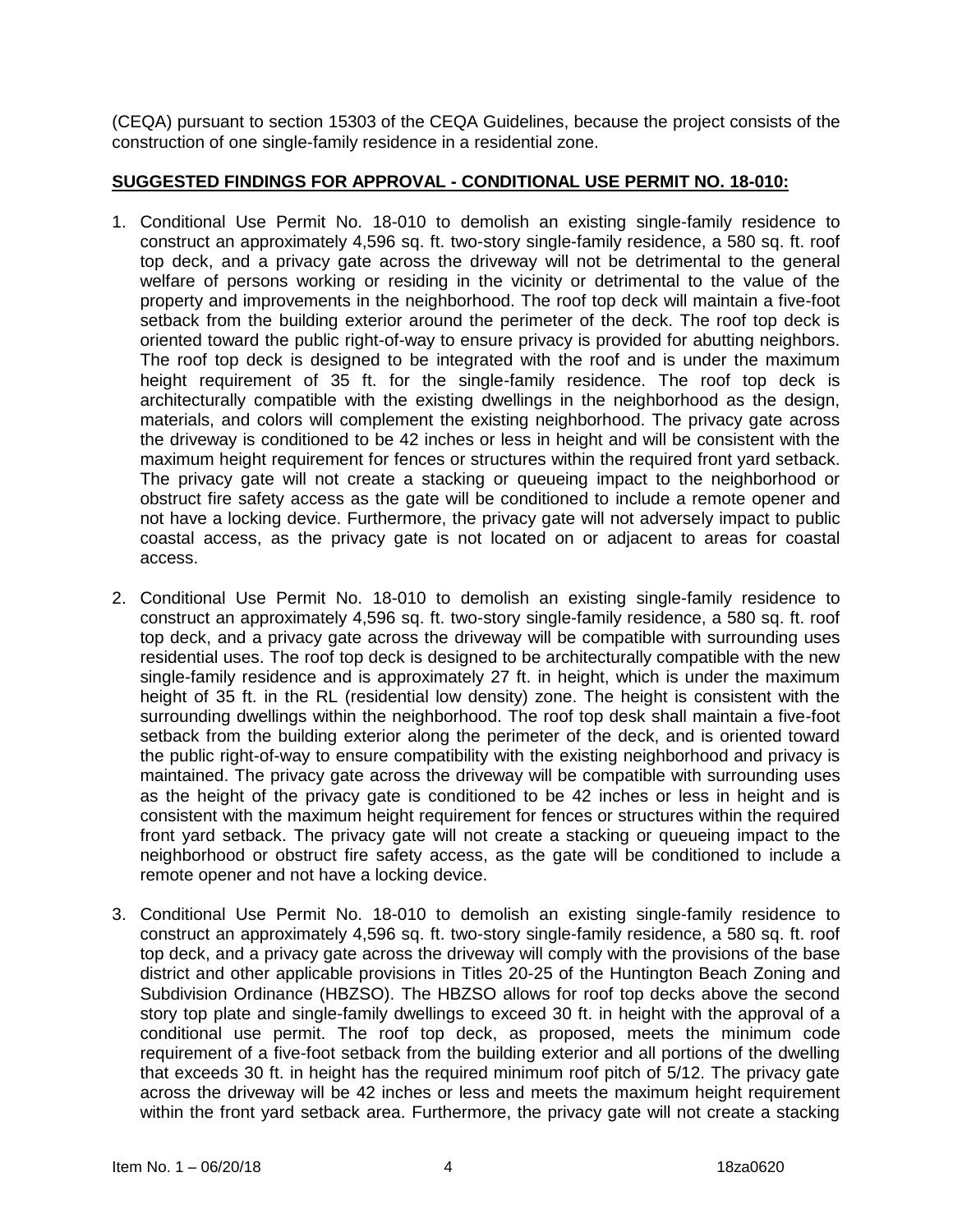or queueing impact to the neighborhood or obstruct fire safety access, as the gate will be conditioned to include a remote opener and not have a locking device. Furthermore, as designed, the project is in compliance with the requirements of the base zoning district such as fence height within the required front yard setback for the privacy gate, lot coverage, minimum yard setbacks, landscaping, parking, and building height; and therefore, protects the neighborhood character and is compatible in proportion and scale with the existing neighborhood.

4. The granting of the Conditional Use Permit No. 18-010 to demolish an existing single-family residence to construct an approximately 4,596 sq. ft. two-story single-family residence, a 580 sq. ft. roof top deck, and a privacy gate across the driveway will not adversely affect the General Plan. It is consistent with the Land Use Element designation of RL on the subject property. In addition, it is consistent with the following goals and policies of the General Plan:

### A. *Land Use Element*

*Goal LU-4*: A range of housing types is available to meet the diverse economic, physical, and social needs of future and existing residents, while neighborhood character and residences are well maintained and protected.

*Policy LU-4 (D)*: Ensure that single-family residences are of compatible proportion, scale and character to surrounding neighborhoods.

Conditional Use Permit No. 18-010 to demolish an existing single-family residence to construct an approximately 4,596 sq. ft. two-story single-family residence, a 580 sq. ft. roof top deck, and a privacy gate across the driveway is consistent with the goals and policies of the General Plan as the project allows for a range of housing types to meet the needs of future and existing residents. Furthermore, as designed, the project is in compliance with the requirements of the base zoning district such as fence height within the required front yard setback for the privacy gate, lot coverage, minimum yard setbacks, landscaping, parking, and building height; and therefore, protects the neighborhood character and is compatible in proportion and scale with the existing neighborhood.

### **SUGGESTED FINDINGS FOR APPROVAL - COASTAL DEVELOPMENT PERMIT NO. 18- 005:**

- 1. Coastal Development Permit No. 18-005 project to demolish an existing single-family residence to construct an approximately 4,596 sq. ft. two-story single-family residence, a 580 sq. ft. roof top deck, and a privacy gate across the driveway conforms with the General Plan, including the Local Coastal Program. The project is consistent with the Coastal Element Land Use Policy C 1.1.1 to encourage new development to locate within, contiguous to or in close proximity to existing developed areas able to accommodate it. The new single-family residence will occur entirely on a developed site, contiguous to existing residential development.
- 2. Coastal Development Permit No. 18-005 project to demolish an existing single-family residence to construct an approximately 4,596 sq. ft. two-story single-family residence, a 580 sq. ft. roof top deck, and a privacy gate across the driveway is consistent with the requirements of the CZ Overlay District, the base zoning district, as well as other applicable provisions of the Municipal Code. The project, as conditioned, will comply with all applicable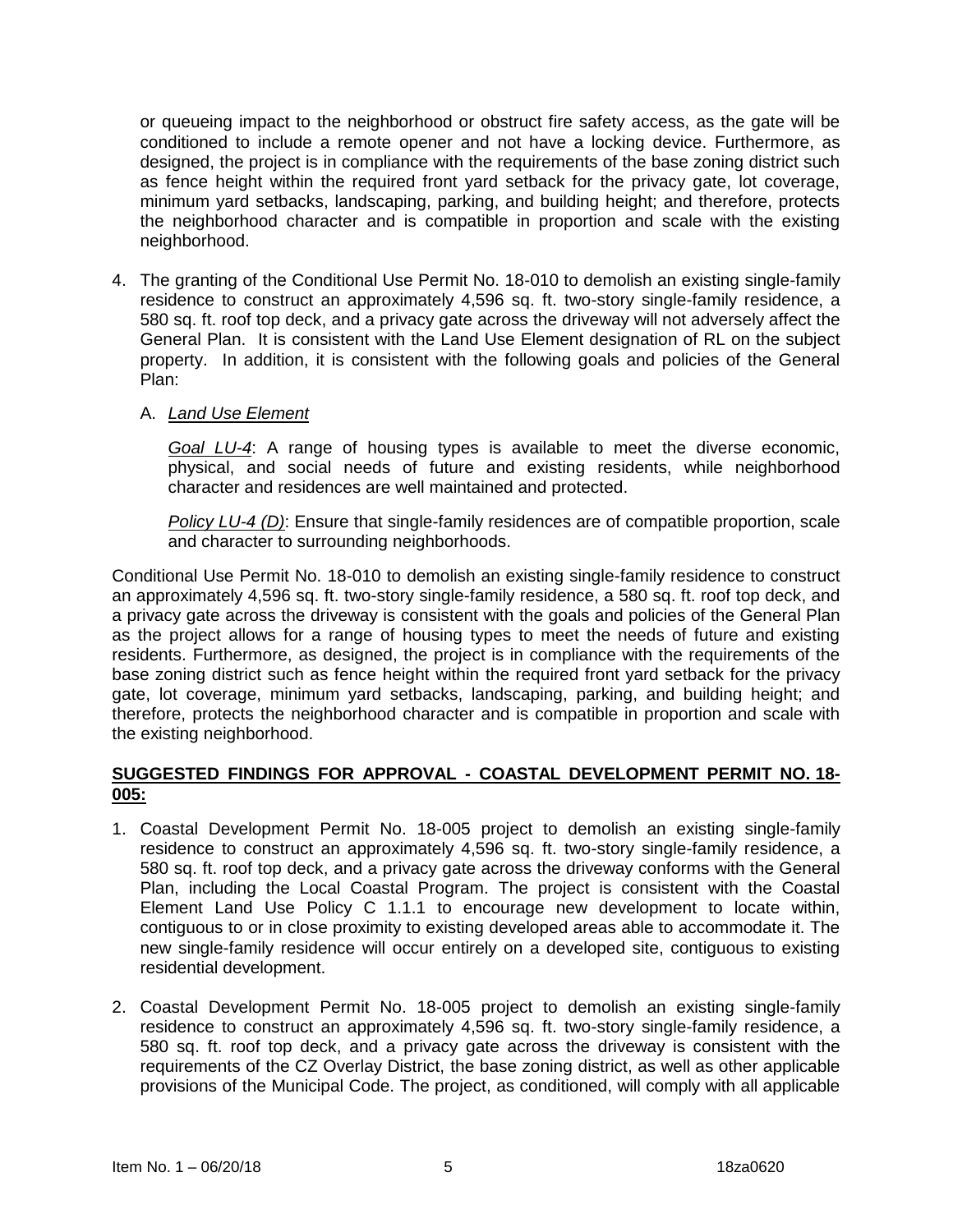development regulations, including maximum building height, lot coverage, and minimum yard setbacks.

- 3. Coastal Development Permit No. 18-005 project to demolish an existing single-family residence to construct an approximately 4,596 sq. ft. two-story single-family residence, a 580 sq. ft. roof top deck, and a privacy gate across the driveway is located in an urbanized area with all necessary services and infrastructure available, including water, sewer, and roadways.
- 4. Coastal Development Permit No. 18-005 project to demolish an existing single-family residence to construct an approximately 4,596 sq. ft. two-story single-family residence, a 580 sq. ft. roof top deck, and a privacy gate across the driveway conforms with the public access and public recreation policies of Chapter 3 of the California Coastal Act. The project will not impede public access, recreation, or views to coastal resources.

#### **SUGGESTED CONDITIONS OF APPROVAL - CONDITIONAL USE PERMIT NO. 18- 010/COASTAL DEVELOPMENT PERMIT NO. 18-005:**

- 1. The site plan, floor plans, and elevations received and dated May 8, 2018 shall be the conceptually approved design with the following modifications:
	- a. The privacy gate across the driveway shall be a maximum height of 42 inches or less.
	- b. Note on the site plan that the privacy gate shall include a remote opener and not have a locking device.
- 2. Prior to submittal of building permits, the following shall be completed: Zoning entitlement conditions of approval and code requirements shall be printed verbatim on one of the first three pages of all the working drawing sets used for issuance of building permits (architectural, structural, electrical, mechanical, and plumbing) and shall be referenced in the sheet index. The minimum font size utilized for printed text shall be 12 point.
- 3. The final building permit(s) cannot be approved until the following have been completed:
	- a. All improvements must be completed in accordance with approved plans.
	- b. Compliance with all conditions of approval specified herein shall be verified by the Community Development Department.
	- c. All building spoils, such as unusable lumber, wire, pipe, and other surplus or unusable material, shall be disposed of at an off-site facility equipped to handle them.
- 4. CUP No. 18-010 and CDP 18-005 shall become null and void unless exercised within two years of the date of final approval by the City Council, or within one year of the date of final Coastal Development Permit approval by the Coastal Commission if the Coastal Development Permit is appealed, or such extension of time as may be granted by the Director pursuant to a written request submitted to the Community Development Department a minimum 30 days prior to the expiration date.
- 5. The Development Services Departments and divisions (Building & Safety, Fire, Planning and Public Works) shall be responsible for ensuring compliance with all applicable code